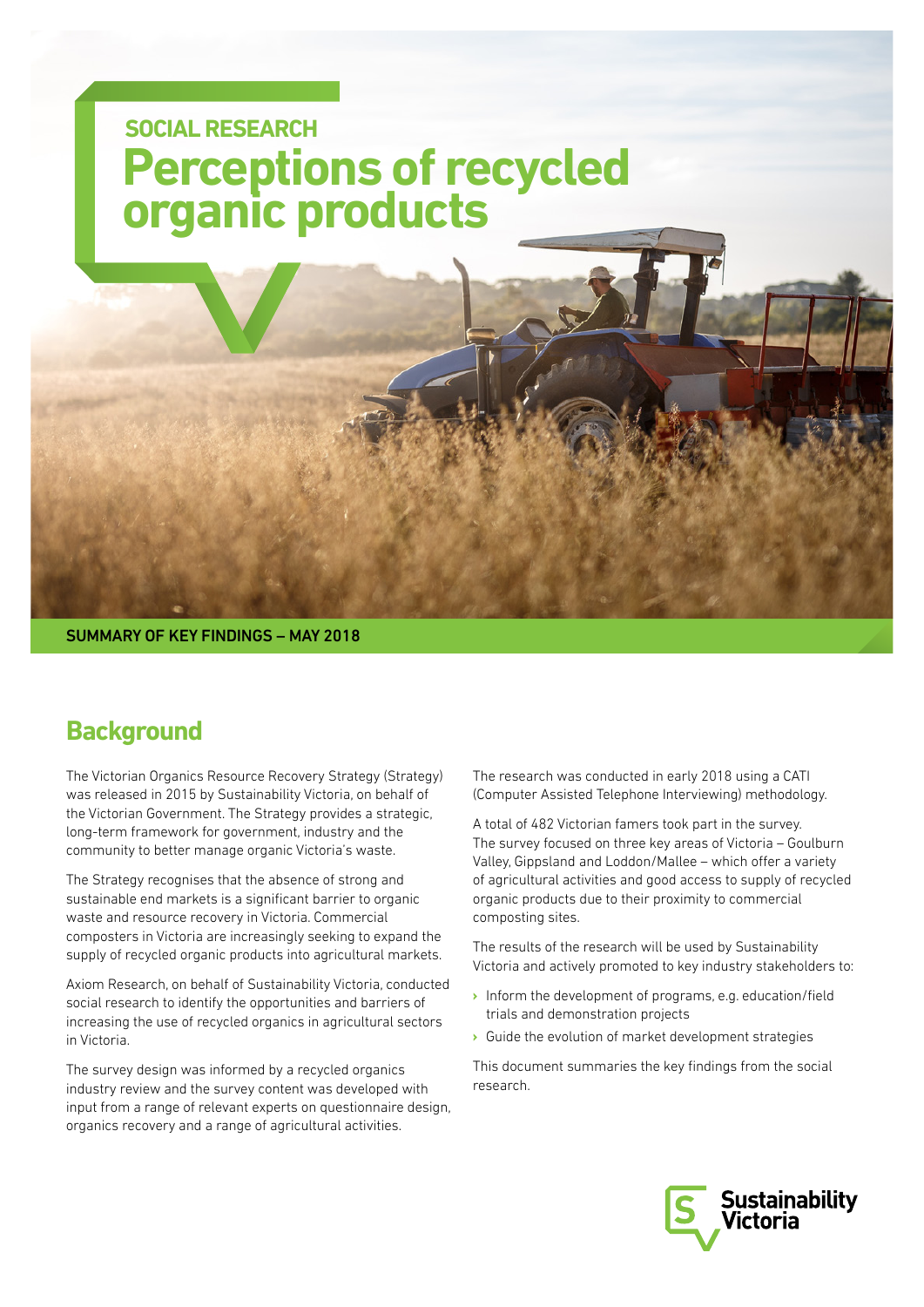# **Key findings**

#### **Farmers are interested in adopting more sustainable farming practices**

agree it would be preferable to create a sustainable and to create a sustainable and<br>thealthy soil structure, rather<br>than applying regular fertiliser

would invest more in the<br>condition of their soil if they<br>knew it would improve the<br>bottom line

would invest more in the condition of their soil if they or 4 out of 5 farmers think a lot

or 4 out of 5 farmers use fertilisers to add nutrients **BEDEE ALL AND STATES AND STATES AND STATES AND STATES AND STATES AND STATES AND STATES AND STATES AND STATES AND STATES AND STATES AND STATES AND STATES AND STATES AND STATES AND STATES AND STATES AND STATES AND STATES AN** 

#### **Most farmers are currently still following traditional fertiliser regimes**

In the last 12 months:

of farmers have used synthetic fertilisers – different types of fertilizer e.g Single superphosphate (SSP) monoammonium phosphate (MAP) and diammonium phosphate (DAP)

5%

have used recycled organic products.

12%

have never used recycled organic products

of those farmers that have used

recycled organic products are likely to consider using it again.

#### **Farmers' awareness of alternatives to synthetic fertilisers is growing**



of farmers are aware that recycled organic products are available

When the availability of recycled organic products was explained, more than half of farmers (56%) indicated that they would consider using them

15% would definitely consider using them



are very likely to consider using them



would probably consider using them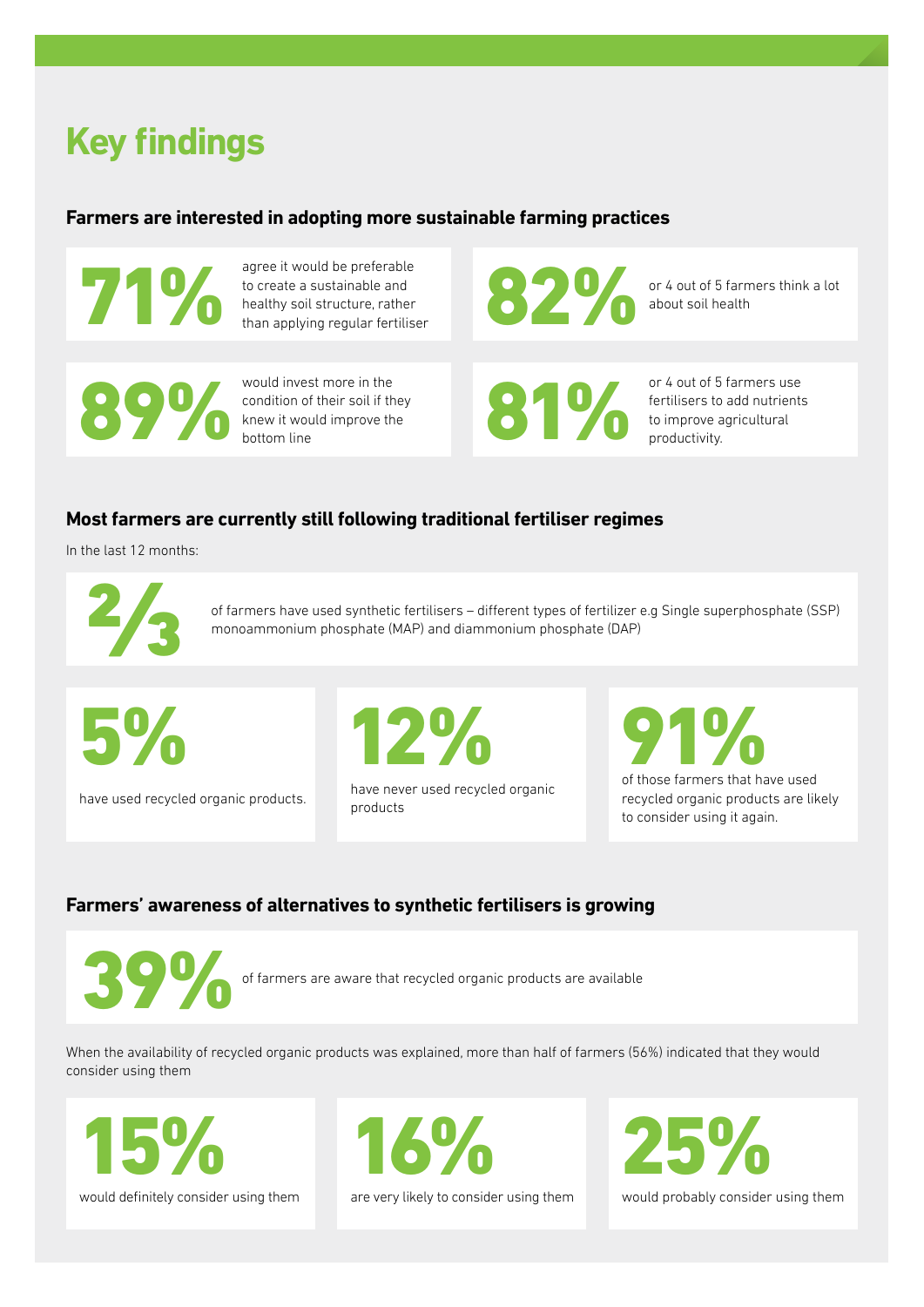## **Opportunities for using recycled organic products**



Horticulture, vineyards, dairy and beef farming were identified as the most likely users of recycled organic products.

Of those who were likely to use recycled organic products and indicated they would:

use it exclusively to replace existing fertiliser options (mainly wise it exclusively to replace<br>existing fertiliser options (mainly<br>grazing) – substitution customers

products – prospective customers

rely on conventional fertilisers, but they trial recycled organic

use recycled organic products with conventional fertilisers –

use some other way or simply<br>didn't know

Farmers identified the top three important benefits of using recycled organic products as:



Better moisture retention 1





Improving soil health 2 Farm productivity outcomes<br>
2 Farm productivity outcomes<br>
2 Farm productivity outcomes<br>
or high crop yields Farm productivity outcomes<br>– e.g. better carcass weight<br>or high crop yields

#### **Barriers to using recycled organic products**

The key concerns from farmers about using recycled organic products are:

- › **Potential for contamination due to lack of control of feedstocks**
- › **Biosecurity ensuring products are free of disease and weeds**
- › **Availability and the ability to spread products using standard farmer equipment**